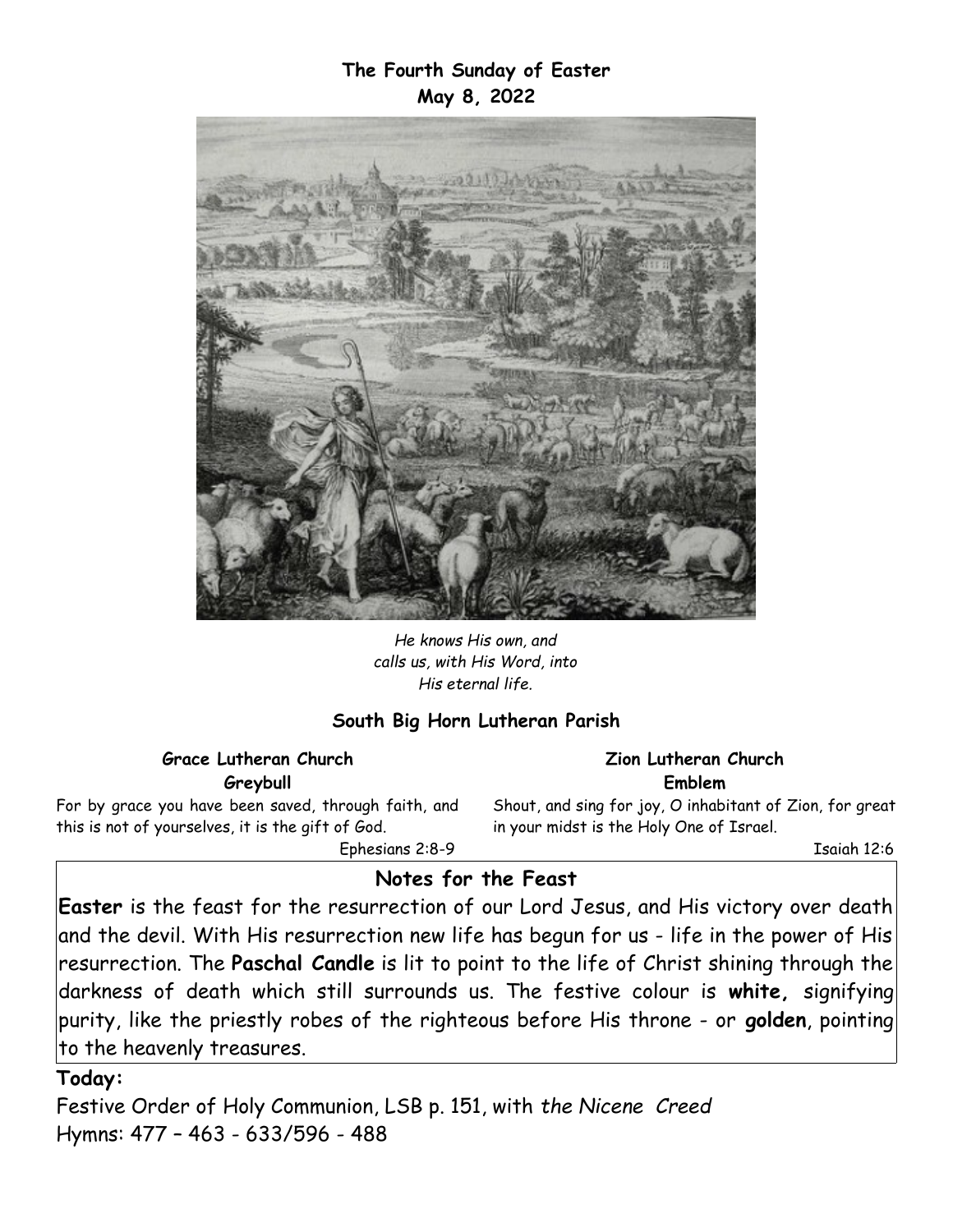## **About Holy Communion**

Holy Scripture teaches that to honour Christ's desire for unity in His Church, Christians should share the Sacrament only with those with whom we are united in a common faith. We honour this teaching as our due obedience, and also to protect ourselves as well as the uninstructed and those who do not submit to the full counsel of God against spiritual harm (1 Corinthians 11:27–29). As such, only Christians who share our faith and confession, and who therefore belong to congregations in the fellowship of the Lutheran Church-Missouri Synod will commune in our church. **We sincerely welcome our visitors**; we assure you that we uphold this practice also out of concern for *your* spiritual welfare, and that our Pastor would love to study Scripture with you and help you embrace the full counsel of God, so that we can celebrate the Sacrament in a manner pleasing to God and beneficial for us all.

# **Just so we do not forget:**

*Hallowed be Thy name. What does this mean?*

God's name is certainly holy in itself, but we pray in this petition that it may be kept holy among us also.

# *How is God's name kept holy?*

God's name is kept holy when the Word of God is taught in its truth and purity, and we, as the children of God, also lead holy lives according to it. Help us to do this, dear Father in Heaven! But anyone who teaches or lives contrary to God's Word profanes the name of God among us. Protect us from this, heavenly Father! *Of the Small Catechism*

# **This we believe** *– from the Confessions of our Church*

We believe, teach, and confess that the faith is not a bare knowledge of the history of Christ, but such a gift of God by which we come to the right knowledge of Christ as our Redeemer in the Word of the Gospel, and trust in Him that for the sake of His obedience alone we have, by grace, the forgiveness of sins, are regarded as holy and righteous before God the Father, and eternally saved. *Formula Concord, the Epitome* **Wyoming District Newsletters for May** are available in the Narthex.

**Pastor Tinglund shall be gone Monday through Wednesday** for a District Pastors' Conference. Messages can be left at cell phone 605-228-9216; it may take some time to get a response, though, as the conference is held at a location where cell phone coverage is limited.

**Services of penitence and prayer** at Grace on Friday nights at 7 pm. in response to financial, cultural and political chaos and oppression, at home and abroad, war, and other current threats to the peace of the world, the freedom of the Church of Christ, and the general well-being of people here and everywhere.